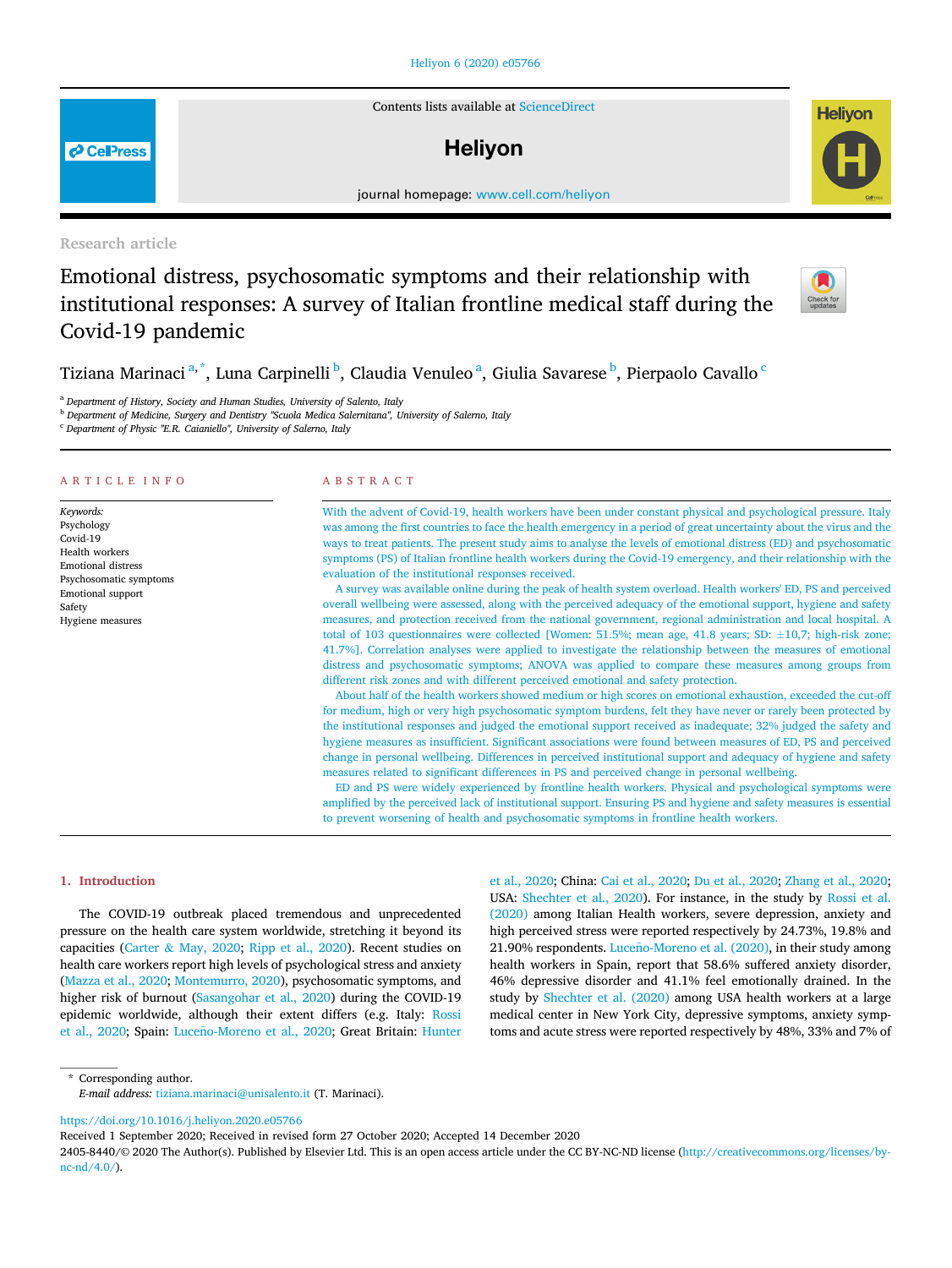the respondents. The study by [Du et al. \(2020\)](#page-8-6) found that 12.7%, 20.1% and 59% of Chinese health workers in Wuhan had, respectively, at least mild depressive and anxiety symptoms, and moderate to severe levels of perceived stress. Differences related to the different exposure to the health emergency (e.g. work load, overload of the intensive care units, physical and psychological support received) and to methodological differences (e.g. instruments, sample, modalities of recruitment) may explain the different extent of psychological distress reported by the studies. Similar psychosocial impacts were reported during highly contagious diseases such as the AIDS epidemic in the early 1980s, the Severe Acute Respiratory Syndrome (SARS) outbreak of 2003 [\(Avendano et al.,](#page-8-7) [2003;](#page-8-7) [Masur et al., 2003\)](#page-8-8) and, most recently, the Ebola virus epidemic in West Africa in 2014 and 2015 [\(Lehmann et al., 2016](#page-8-9)). Worries about becoming infected, fear of death, increase in hygienic and avoidance behaviors, limited resources, longer shifts, disruptions to sleep and to work-life balance, and occupational hazards associated with exposure to contagious are among the factors cited to explain physical and mental fatigue, stress and anxiety and burnout among health workers [\(Adams](#page-8-10) [and Walls, 2020](#page-8-10)).

The importance of supporting them through mental health interventions in times of widespread crisis was documented during the previous SARS pandemic ([Maunder et al., 2006](#page-8-11); [Robertson et al., 2004\)](#page-9-5), and has also been documented during the current COVID-19 pandemic, among Wuhan medical and nursing staff [\(Kang et al., 2020\)](#page-8-12). [Kang et al.](#page-8-12) [\(2020\)](#page-8-12) found that health workers express a greater need to obtain help from professionals than from close family and friends, either to alleviate acute mental health disturbances or to improve their physical health. Furthermore, the authors found that clinical personnel who had serious psychological problems, compared to less severely affected groups, had accessed fewer printed psychological advice materials (e.g. office brochures) and less psychological guidance publicised through digital media. Previous responses to Middle East Respiratory Syndrome (MERS) show that medical staff tend to believe that measures such as adopting strict infection control, providing PPE and offering practical guidance help protect their mental health ([Khalid et al., 2016\)](#page-8-13).

Scholars argue that ensuring the safety and psychological support of frontline health workers during pandemics or emergencies could represent an essential component of disaster preparedness and of preventing mental health problems in frontline health workers [\(Emanuel et al.,](#page-8-14) [2020;](#page-8-14) [Martland et al., 2020](#page-8-15)). More widely, the institutional responses to a pandemic crisis could make a difference in the prevalence of psychological distress among health workers and the general population. However, the role of institutional responses and actions in ensuring psychological and material support to health workers in influencing their wellbeing during the COVID-19 emergency remains unexplored.

## 2. The current study

The present study aims to analyse the levels of emotional distress and psychosomatic symptoms of Italian frontline health workers during the COVID-19 emergency, and their relationship with the evaluation of the received institutional responses.

Italian health workers were among the first to face the health emergency in a period of great uncertainty about the virus and ways to treat patients and avoid infection. On 31 January 2020, the first two confirmed cases of infection due to COVID-19 were reported in Rome. The expansion of the COVID-19 outbreak began in Lombardy, in northern Italy, and spread throughout the country after about one month [\(Santacroce et al.,](#page-9-6) [2020\)](#page-9-6). As of 15 October, the disease has resulted in 419.759 reported cases and 36.641 deaths; 35545 of those infected with COVID-19 were health workers [\[Bulletin of the integrated supervision of the Istituto](#page-8-16) [Superiore di Sanit](#page-8-16)à (ISS, Rome) and Istituto Nazionale di Statistica [\(ISTAT, Rome\), updated 15 October 2020\]](#page-8-16). 181 physicians and 41 nurses have died, leading to suspicions of inadequate protective measures [[National Federation of Surgeons and Dentists Orders \(FNOMCEO,](#page-8-17) [Rome\), updated 15 October 2020](#page-8-17)].

The impact of the COVID-19 pandemic on the health of Italian health workers has been little explored. Recent studies report high depression symptoms in a percentage of Italian health workers ranged from 24,73% to 32,8%, high anxiety in a percentage from 19,80%–18.7%, high perceived stress from 8.27% to 27.2% ([Mazza et al., 2020](#page-8-1); [Rossi et al.,](#page-9-2) [2020\)](#page-9-2). Italian frontline health workers have been exposed to a persistent source of distress related to a high workload, as well as inadequate devices and supplies to carry out their professional intervention. There have been too few places available in healthcare facilities for the number of patients in critical condition, insufficient human resources, a chronic shortage of healthcare workers, overcrowding in intensive care units, with some patients dying at home while awaiting admission, a concrete risk of being forced to treat only those with a better prognosis, inadequate information on the contagion, insufficient personal protective equipment (PPE), such as gloves and masks, and a paucity of psychological support ([Carenzo et al., 2020](#page-8-18); [Khanna et al., 2020;](#page-8-19) [Paterlini,](#page-8-20) [2020\)](#page-8-20). This happened within a health system already suffering from a progressive decrease in resources allocated. Today, Italy is below the average for both total health expenditure per capita (USD 3428 vs USD 3980) and public expenditure (USD 2545 vs USD 3038), ahead of only the Eastern European countries and Spain, Portugal and Greece [\[Orga](#page-8-21)[nisation for Economic Cooperation and Development \(OECD\), updated](#page-8-21) [10 September 2020](#page-8-21)].

# 3. Aims and hypotheses

A first aim of the study was to document the frequency of symptoms of emotional distress and psychosomatic diseases were experienced by frontline health workers, given the high workload, disruptions to worklife balance and occupational hazards associated with exposure to COVID-19. Specifically, we examine the subjective feeling of having suffered a worsening of physical and psychological health, the levels of emotional exhaustion, frequency of negative affect and levels of somatic symptoms, included bruxism, whose association with psychological distress has been repeatedly documented as a consequence of automatic stress responses [\(Cavallo et al., 2014](#page-8-22)), also in recent studies during the COVID-19 pandemic ([Almeida-Leite et al., 2020](#page-8-23)).

Furthermore, the following hypotheses guide the study.

First, we expect that significant relationships exist between emotional distress and psychosomatic symptoms expressed by the respondents, based on previous literature which recognizes psychosomatic symptoms as a way of communicating emotions ([Kleinman, 1997\)](#page-8-24) and a reflection of underlying psychological distress [\(Lam et al., 2009](#page-8-25); [Lind et al., 2014\)](#page-8-26) (hypothesis 1).

Second, we expect that emotional distress and psychosomatic symptoms are related to features of the perceived adequacy of the received institutional responses, in terms of psychological support and hygiene and safety measures. Specifically, we expect that the less the perceived support by the institution (at the level of government, regional administration and local health agency), the higher the probability of a perceived worsening of physical and psychological health among frontline health workers (hypothesis 2).

Furthermore, we make an exploratory examination of the differences among groups in different risk zones (high risk/low risk) in terms of emotional distress, psychosomatic symptoms and the perceived adequacy of institutional responses.

Finally, we make an exploratory examination of the kind of material and immaterial support the Italian frontline health workers feel they needed that they did not receive, in order to further investigate their needs and demands during the COVID-19 emergency.

# 4. Method

An anonymous electronic survey form was available online from 1 April to19 May 2020, coinciding with the peak of the Italian health system overload. In the first phase of the study (the subject of the current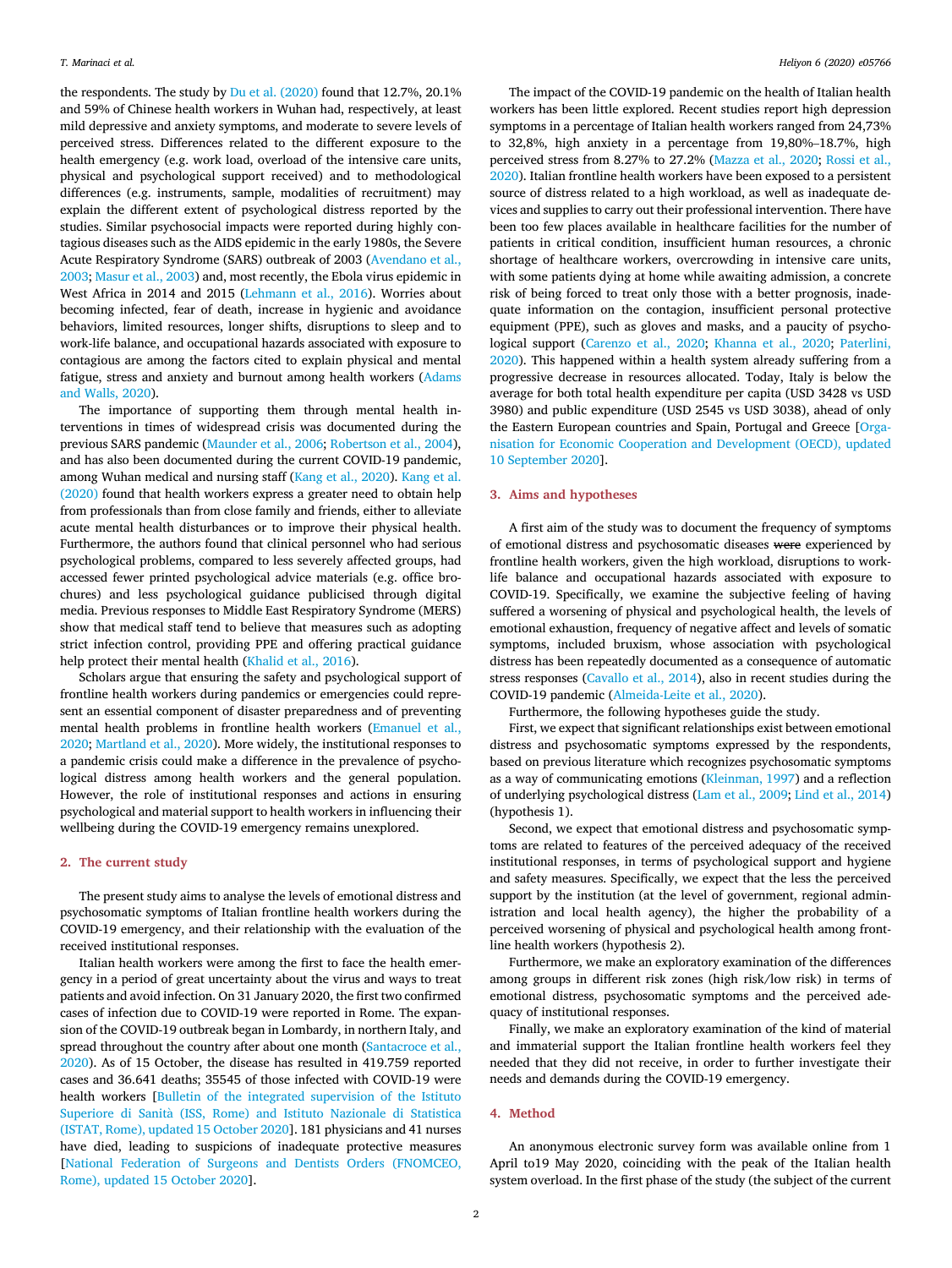work), emotional distress and psychosomatic symptoms were assessed, along with the perceived adequacy of the institutional responses activated to support medical staff (psychological support, hygiene and safety measures, perceived protection by the national government, the regional administration and hospital agency) during the COVID-19 epidemic. In the second phase of the research (currently ongoing), the health workers' subjective experience of the impact of the health emergency on their lives is investigated through their diary entries, completed periodically.

The subjects were recruited on a voluntary basis following a snowball sampling methodology. Accordingly, a small pool of initial informants (physicians, nurses and social care workers) was asked to share the link to the survey through their social networks with other frontline health workers who could potentially contribute to the study.

All procedures performed in the study were in accordance with the ethical standards of the institutional research committee and with the 1964 Helsinki Declaration and its later amendments or comparable ethical standards. According to the ethical code of the Italian Psychology Association (AIP) (<http://www.aipass.org/node/26>) and the Italian Code concerning the protection of personal data (Legislative decree No. 101/2018), participants were informed about the general aim of the research, the anonymity of responses and the voluntary nature of participation, and signed an informed consent. No incentive was given. The project was approved by the Ethics Commission for Research in Psychology of the Department of History, Society and Human Studies of the University of Salento (protocol no. 53162 of 30 April 2020).

# 5. Instruments

The questionnaire for the first phase of the survey was divided into three sections:

## 5.1. First section: emotional distress and psychosomatic symptoms

The following instruments were administrated in this section:

Emotional exhaustion: emotional exhaustion (EE – the condition of being emotionally, physically and cognitively drained) is a core symptom of burnout [\(Shirom, 2010](#page-9-7)); it was assessed using the 9-item EE scale of the Maslach Burnout Inventory (MBI – [Maslach and Jackson, 1981;](#page-8-27) [Maslach et al., 1996\)](#page-8-28), which evaluates feelings of being overwhelmed and exhausted by work. Participants rated each item on a 7-point Likert scale ranging from 0–6. The MBI has shown acceptable levels of reliability and validity in Italian studies [\(Sirigatti et al., 1988\)](#page-9-8). The total score was categorized into three groups according to the distribution of normative Italian data for health care providers: low score between 0–16, moderate between 17–26 and high greater than 26 [\(Maslach et al., 1996;](#page-8-28) [Sirigatti et al., 1988\)](#page-9-8).

Negative Affect: negative affect (NA) was assessed using the 10-item NA subscale of Positive and Negative Affect Schedule (PANAS). The NA includes items such as afraid, distressed and nervous. Each item is answered using a 5-point scale, from 1 (very slightly or not at all) to 5 (extremely). Participants were asked to mention the extent to which they had experienced a specific emotion over the previous two weeks. The scale presents good psychometric properties in different countries, including Italy [\(Terraciano et al., 2003](#page-9-9)). In this study, the alpha value of the NA subscale is .839.

Somatic Symptoms: somatic symptoms (SS) were assessed using the Somatic Symptom Scale-8 (SSS-8). The SSS-8 is an abbreviated version of the Patient Health Questionnaire-15 [\(Gierk et al., 2014\)](#page-8-29). It consists of 8 items that assess the burden of common somatic symptoms (e.g. joint pain, headaches, stomach or bowel problems, difficulty falling asleep). Each symptom is scored with a 5-point response option that ranges from 0 (I have not been bothered at all) to 4 (I have been bothered very much). The time frame is the previous 7 days. Cut-off scores identify individuals with no to minimal (0-3), low (4-7), medium  $(8-11)$ , high  $(12-15)$  and very high (16–32) somatic symptom burdens. As recommended by [Gierk](#page-8-29) [et al. \(2014\)](#page-8-29), we dichotomised the score using 12 as the cut-off value to indicate the presence of a high or very high somatic symptom burden. SSS-8 demonstrated good validity and reliability ( $\alpha = 0.81$ ). In this sample the alpha value is .744.

Bruxism: bruxism symptoms were assessed through 3 items used in previous studies to assess the prevalence and severity of temporomandibular disorders ([Cavallo et al., 2016;](#page-8-30) [Cavallo et al., 2014;](#page-8-22) [Fonseca et al.,](#page-8-31) [1994\)](#page-8-31): did you notice that you grind your teeth during the day? Did you notice that you grind your teeth when you sleep? Have you been told (by family, friends…) that you grind your teeth when you sleep? Respondents are asked to answer using a 5-point Likert scale ( $0 =$  never,  $1 =$ rarely,  $2 =$  sometimes,  $3 =$  often,  $4 =$  always). Severity categories were defined in accordance with the percentile ranks associated with respondents' scores. Bruxism symptoms were classified as high if the sum score was between 9 and 12 points (i.e. between the 92nd and 98th percentile); medium between 6 and 8 points (between the 80th and 90th percentile); and 0 to 5 as none or minimal. In this sample the alpha value of the 3 bruxism-related questions is .82.

Change in psycho-physical wellness state: 2 items constructed ad hoc were used, adapted from a study of [Rogowska et al. \(2020\)](#page-9-10) where the participants were asked to assess their health compared to the situation before quarantine and other studies aimed at assessing specific changes occurring in life, like changed food habits and quality of social relationships [\(Sharma and Subramanyam, 2020](#page-9-11)): in our study, one item concerns their physical health, the other their psychological health and the pre-quarantine situation was specified as "previous three months": Evaluate how your physical/psychological health has changed overall compared to 3 months ago, considering a scale from 0 (Worsened) to 10 (Improved). An average score was calculated for each item.

# 5.2. Second section: perceived adequacy of the institution's responses to the COVID-19 epidemic

#### The following instruments were administrated in this section:

Perceived emotional support: 2 items based on [Bonanno et al. \(2008\)](#page-8-32) study were adopted to assess the perceived quality of emotional support from the social network: do you think the emotional support given to you is adequate? Do you think the emotional support given to you is helpful? As suggested by the authors, an average score (.82) was calculated to obtain a perceived support index.

Perceived protection measures: an ad hoc 4-item questionnaire based on the items used in studies on SARS ([Maunder et al., 2003\)](#page-8-33) and hypothetical influenza pandemics ([Dionne et al., 2014](#page-8-34)) was used. The respondents used a 4-point Likert scale to evaluate the feeling of being protected by national and local government and hospital agencies, and the adequacy of the hygiene safety measures applied in one's work context (1 = never;  $4$  = always).

Perceived protection needs: one open question was used to explore the need for perceived support (material or immaterial) to work during the pandemic: think about your current working conditions. In your opinion, is there anything you need (from a material or immaterial point of view) that was not offered to you?

Experience of COVID-19 contagion: respondents were asked to indicate whether they had had direct or indirect experience of contagion (themselves, a family member, a patient, a colleague, a friend, an acquaintance).

#### 5.3. Third section: sociodemographic and job characteristics

Sex, age range, professional function, years of working experience, work sector (public or private), region and experience of mandatory quarantine were collected in this final section of the survey.

# 6. Participants

A total of 103 questionnaires were collected from frontline medical and nursing staff (Women: 51.5%; age range 20–59 years [41.8  $\pm$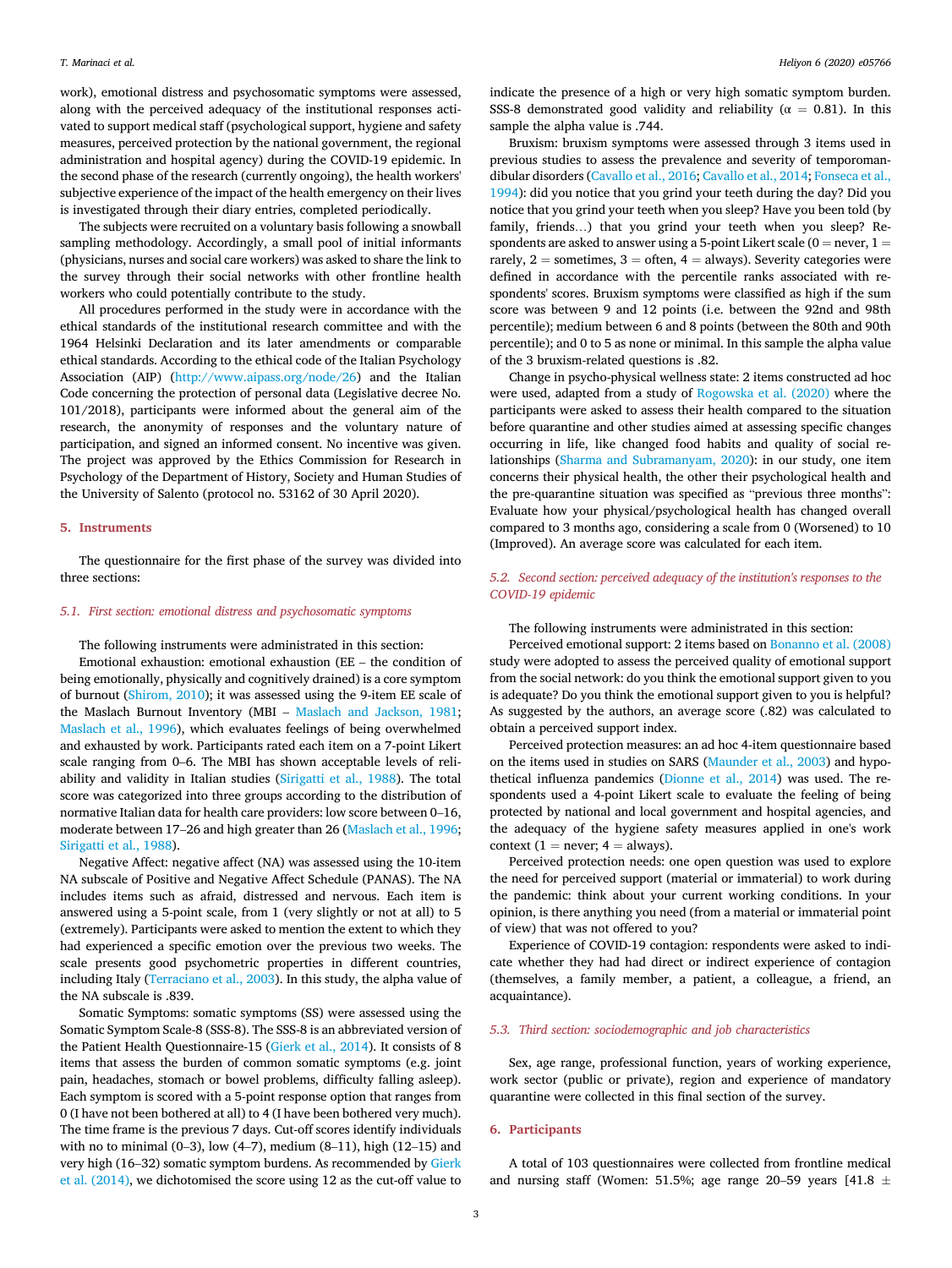10,72]). Since the questionnaire was proposed online and only the people willing to participate in the survey completed the form, the number of questionnaires collected coincides with the number of questionnaires analyzed in the current study. Furthermore, the online questionnaire was set up so that sending it was possible only after having answered all the questions, so there were no missing values among the questionnaires collected. The sociodemographic and job characteristics of the sample, disaggregated by risk zone, are reported in [Table 1](#page-3-0).

High risk and low risk zones were defined on the basis of an index obtained from the ratio between the number of total cases and the number of inhabitants in each region (Nregions = 21; Min = 0.6; Max = 2.42; Mean  $=$  .43; SD  $=$  .54). Official sources from the Ministry of Health and the Italian National Institute of Statistics (ISTAT) were used to obtain data on the number of deaths from COVID-19 and the number of inhabitants per region respectively. We determined a high risk zone (red zone) using the percentile rank index (i.e. Liguria: .60; Emilia Romagna: .61; Piemonte: .69; Trento: .81; Lombardia: .86; Valle d'Aosta: .94; Bolzano: 2.42).

On the basis of the risk index, 41.7% of the sample work in a high risk zone (red zone) and 58.2% do not; 20.4% of the participants had experienced mandatory quarantine; 19.4% had experienced contagion personally or through a family member whom they live with, 54.4% through a patient or colleague and 17.5% through friends or acquaintances. Only 8.7% declared no close experience with COVID-19.

# 7. Data analysis

Descriptive analyses were used to describe the general data associated with the measures of emotional distress, psychosomatic symptoms and perceived adequacy of institutional responses.

Correlational analyses were applied to investigate the relationship between the measures of emotional distress and psychosomatic symptoms.

ANOVA was applied to compare the levels of the measures of emotional distress and psychosomatic symptoms among groups differently characterised in terms of perceived adequacy of institutional support received.

ANOVA was applied to explore differences among groups of different risk zones (high risk/low risk) in terms of emotional distress,

psychosomatic symptoms and the perceived adequacy of institutional responses. The latter was analysed considering either the responses to the singular items on the perceived protection measures and a global index obtained by the sum of the responses to the same items.

Co-word analysis – performed by T-LAB software (version T-Lab Plus 2020; [Lancia, 2020](#page-8-35)) – was applied to the text collected in response to the open question about unsatisfied needs of perceived support (material or immaterial) to work during the pandemic. Based on the co-occurrence of pairs of words, the analysis allows us to pick out co-occurrence and similarity which, within the text, determine the local meaning of selected key terms. Sammon' s method was used, a type of multidimensional scaling (MDS) that allows one to analyse square matrices which contain proximity values and provides a visual representation of the relationships among the key terms within a factorial space [\(Lancia, 2020\)](#page-8-35). The degree of correspondence between the distances between points implied by the MDS map and the matrix input is measured (inversely) by a stress function. The lesser the stress value (e.g.  $<$  .10), the greater the goodness of the obtained adjustment [\(Lancia, 2020](#page-8-35)). In our case, the value of stress is .0813.

## 8. Results

Descriptive statistics associated with the measures used in this study are reported in [Table 2](#page-4-0).

# 8.1. Emotional distress and psychosomatic symptoms

With respect to the emotional distress and psychosomatic symptoms investigated, 54.4% of the medical staff showed medium (26.2%) or high scores (28.2%) on the emotional exhaustion scale; 54.3% exceeded the cut-off for medium (25,2%), high (18,4%) or very high (10,7%) psychosomatic symptom burdens; 28.2% report medium (21,4%) or high The constraint and the sample of bruxism symptoms. An important part of the sample also<br>
reported negative affect (*response modality from "moderately" to*<br>
reported negative affect (*response modality from "moderately" to* reported negative affect (response modality from "moderately" to "extremely"); specifically, 62.2% felt afraid, 61.2% nervous, 52.4% upset, 51.5% scared, 48.6% irritable, 46.6% jittery and 41.7% distressed. An average value of 4 (possible range 0–10) was observed for the perceived worsening of one's physical health (Mean  $= 4.74$ ; SD  $= 1.85$ ) and psychological health (Mean  $= 4.47$ ; SD  $= 2.17$ ) in the previous three months.

# <span id="page-3-0"></span>Table 1. Socio-demographic characteristics of respondents, disaggregated for (high/low) risk-zones.

| Variables                          |                             | Risk Zone  |            |            | Chi-square | p-value |
|------------------------------------|-----------------------------|------------|------------|------------|------------|---------|
|                                    |                             | High Risk  | Low risk   |            |            |         |
| Sex                                | Men                         | 17 (16.5%) | 33 (32.0%) | 50 (48.5%) | 2.398      | .121    |
|                                    | Women                       | 26 (25.2%) | 27 (26.2%) | 53 (51.5%) |            |         |
| Age range                          | $20 - 29$                   | 9(8.7%)    | $6(5.8\%)$ | 15 (14.6%) | 10.142     | .017    |
|                                    | $30 - 39$                   | 15 (14.6%) | 17 (16.5%) | 32 (31.1%) |            |         |
|                                    | $40 - 49$                   | 12 (11.7%) | 10 (9.7%)  | 22 (21.4%) |            |         |
|                                    | $>50$                       | $7(6.8\%)$ | 27 (26.2%) | 34 (33.0%) |            |         |
| Professional function              | Surgeon                     | 31 (30.1%) | 31 (30.1%) | 62 (60.2%) | 4.370      | .112    |
|                                    | Nurse                       | $6(5.8\%)$ | 15 (14.6%) | 21 (20.4%) |            |         |
|                                    | General practitioner        | $6(5.8\%)$ | 14 (13.6%) | 20 (19.4%) |            |         |
| Work experience (in years)         | Less than 5                 | 22 (21.4%) | 16 (15.5%) | 38 (36.9%) | 6.743      | .034    |
|                                    | $6 - 10$                    | $4(3.9\%)$ | $6(5.8\%)$ | 10 (9.7%)  |            |         |
|                                    | More than 10                | 17 (16.5%) | 38 (36.9%) | 55 (53.4%) |            |         |
| Work sector                        | Public                      | 40 (38.8%) | 44 (42.7%) | 84 (81.6%) | 6.455      | .011    |
|                                    | Private                     | $3(2.9\%)$ | 16 (15.5%) | 19 (18.4%) |            |         |
| Experience of mandatory quarantine | Yes                         | 11 (10.7%) | 10 (9.7%)  | 21 (20.4%) | 1.226      | .268    |
|                                    | N <sub>o</sub>              | 32 (31.1%) | 50 (48.5%) | 82 (79.6%) |            |         |
| Contagion experience               | Personal or a family member | 9(8.7%)    | 11 (10.7%) | 20 (19.4%) | 10.302     | .016    |
|                                    | Patients or colleagues      | 29 (28.2%) | 27 (26.2%) | 56 (54.4%) |            |         |
|                                    | Friends or acquaintances    | $5(4.9\%)$ | 13 (12.6%) | 18 (17.5%) |            |         |
|                                    | No experience               | $0(0.0\%)$ | 9(8.7%)    | 9(8.7%)    |            |         |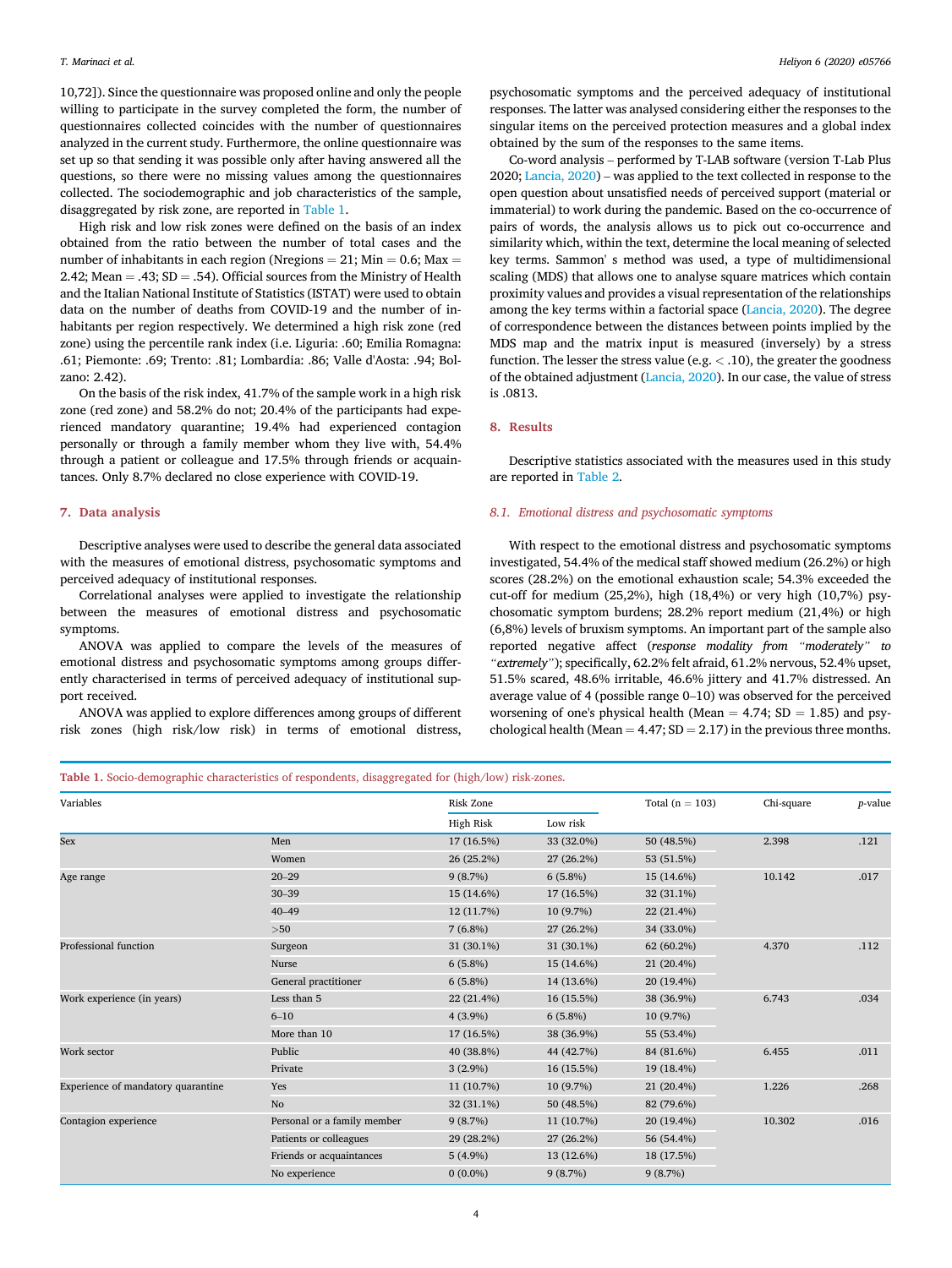## <span id="page-4-0"></span>Table 2. Frequency of the variables investigated.

| Variables                                          |                   | Total ( $n = 103$ ) |
|----------------------------------------------------|-------------------|---------------------|
| <b>Emotional exhaustion</b>                        | Low               | 47 (45.6%)          |
|                                                    | Moderate          | 27 (26.2%)          |
|                                                    | High              | 29 (28.2%)          |
| Somatic symptom                                    | No to minimal     | 21 (20.4%)          |
|                                                    | Low               | 26 (25.2%)          |
|                                                    | Medium            | 26 (25.2%)          |
|                                                    | High              | 19 (18.4%)          |
|                                                    | Very high         | 11 (10.7%)          |
| Bruxism symptoms                                   | No to minimal     | 74 (71.8%)          |
|                                                    | Medium            | 22 (21.4%)          |
|                                                    | High              | $7(6.8\%)$          |
| <b>Negative Affect (PANAS)</b>                     | Afraid            | 64 (62.2%)          |
| (Response modalities moderately to extremely)      | Scared            | 53 (51.5%)          |
|                                                    | Nervous           | 63 (61,2%)          |
|                                                    | Jittery           | 48 (46,6%)          |
|                                                    | Guilty            | 14 (13.5%)          |
|                                                    | Ashamed           | 12 (11.6%)          |
|                                                    | Irritable         | 50 (48.6%)          |
|                                                    | Hostile           | 20 (19.4%)          |
|                                                    | Upset             | 54 (52.4%)          |
|                                                    | Distressed        | 43 (41.7%)          |
| Feeling of protection by national government       | Never             | 19 (18.4%)          |
|                                                    | Rarely            | 37 (35.9%)          |
|                                                    | Sometimes         | 39 (37.9%)          |
|                                                    | Always            | 8 (7.8%)            |
| Feeling of protection by regional administration   | Never             | 19 (18.4%)          |
|                                                    | Rarely            | 36 (35.0%)          |
|                                                    | Sometimes         | 41 (39.8%)          |
|                                                    | Always            | $7(6.8\%)$          |
| Feeling of protection by hospital agencies         | Never             | 22 (21.4%)          |
|                                                    | Rarely            | 25 (24.3%)          |
|                                                    | Sometimes         | 43 (41.7%)          |
|                                                    | Always            | 13 (12.6%)          |
| Perceived adequacy of the emotional support        | Yes               | 52 (50.5%)          |
|                                                    | No                | 51 (49.5%)          |
| Perceived usefulness of the emotional support      | Yes               | 66 (64.15%)         |
|                                                    | N <sub>o</sub>    | 37 (35.9%)          |
| Feeling of adequacy of the hygiene safety measures | Insufficient      | 33 (32.0%)          |
|                                                    | Sufficient        | 50 (48.5%)          |
|                                                    | Highly sufficient | 20 (19.4%)          |

Correlation analysis ([Table 3\)](#page-4-1) showed that EE is significantly and positively correlated with negative affect ( $r = .506$ ;  $p = < .01$ ), psychosomatic symptoms ( $r = .428$ ;  $p = < .01$ ) and bruxism ( $r = .296$ ;  $p = <$ .01, and negatively correlated with the perceived worsening on psychological health ( $r = -.337$ ;  $p = .01$ ) and physical health ( $r = -.318$ ;  $p =$ < .01) in the previous three months.

# 8.2. Evaluation of the institutional responses

Significant percentages also emerged from the second area of investigation relating to the adequacy of the national, regional and local response to the COVID-19 epidemic ([Table 2\)](#page-4-0). 54.3%, 53,4% and 45,7% of respondents declared that they did feel never or rarely protected by the

# <span id="page-4-1"></span>Table 3. Correlation analysis.

| Measure     | EE                              | NA                              | SSS-8                           | B                               | <b>PSWS</b>                     | PHWS              |
|-------------|---------------------------------|---------------------------------|---------------------------------|---------------------------------|---------------------------------|-------------------|
| EE          | $\hspace{0.1mm}-\hspace{0.1mm}$ |                                 |                                 |                                 |                                 |                   |
| NA          | $.506**$                        | $\hspace{0.1mm}-\hspace{0.1mm}$ |                                 |                                 |                                 |                   |
| SSS-8       | $.428**$                        | $.416**$                        | $\hspace{0.1mm}-\hspace{0.1mm}$ |                                 |                                 |                   |
| <b>BR</b>   | $.296**$                        | .194                            | $.488**$                        | $\hspace{0.1mm}-\hspace{0.1mm}$ |                                 |                   |
| <b>PSWS</b> | $-337**$                        | $-425**$                        | $-248*$                         | $-.071$                         | $\hspace{0.1mm}-\hspace{0.1mm}$ |                   |
| <b>PHWS</b> | $-318**$                        | $-348**$                        | $-478**$                        | $-351**$                        | $.470**$                        | $\qquad \qquad -$ |
|             |                                 |                                 |                                 |                                 |                                 |                   |

 $EE =$  Emotional exhaustion scale; NA = Negative Affect Scale; SSS-8 = Somatic Symptom Scale-8; BR = Bruxismo items; PSWS = Psychological wellness state; PHWS = Physical wellness state.

 $*$ p < .05;  $*$  $*$ p < .01.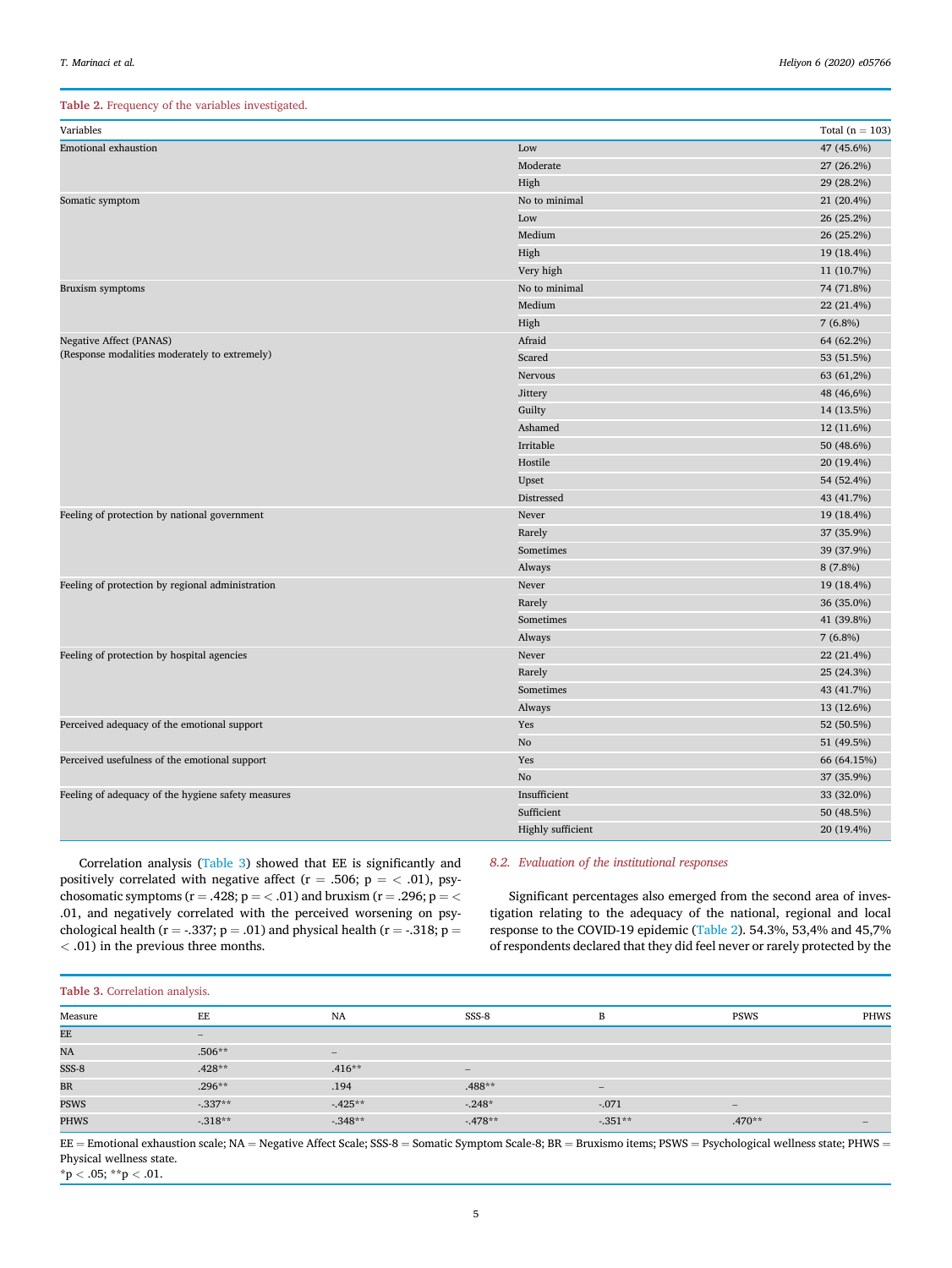national government, the regional administration and the local health agency, respectively; 49,5% and 35,9% evaluated respectively no adequate and no helpful the emotional support received and 32% evaluated the safety and hygiene measures as insufficient.

The co-word analysis applied to the terms used by the respondents to describe their unsatisfied material or immaterial needs during the pandemic is shown in [Figure 1.](#page-5-0) The size of the bubbles, which represents the frequency of each keyword within the text, shows that "personal protective equipment" (PPE) had the highest frequency ( $f = 26$ ), followed by "protection" ( $f = 18$ ) and "support" ( $f = 16$ ). The line width, which indicates the strength of the association between the different keywords (the thicker the line, the greater their association in the text segments), shows how these terms are associated with each other; finally, the distance between the bubbles, which indicates the level of association between keywords, shows that PPE tended to occur with terms such as "personal", "suitable", "psychological" and "need", suggesting the psychological value of the safety devices; while "protection" and "support" tended to occur with the terms referring to the working environment ("company" and "job").

# 8.3. Perceived adequacy of institutional responses and its relationship with health workers' wellbeing

ANOVA showed that the perceived sense of institutional protection significantly varies between groups differently characterised in terms of psychosomatic symptoms  $[F(1/103) = 5.037; p = < .05]$  and bruxism  $[F(1/103) = 6.813; p = < .05]$  ([Table 4](#page-6-0)). In particular, high perceived adequacy of institutional responses relates to lower scores on psychosomatic symptoms (Mean: 7.33; SD: 4.57), compared to low perceived adequacy (Mean: 9.69; SD: 5.89) and lower scores on bruxism symptoms (Mean: 5.26; SD: 2.80 versus Mean: 6.98; SD: 3.70). Furthermore, groups differently characterised in terms of perceived adequacy of hygiene and safety measures vary in psychosomatic symptoms  $[F(2/103) = 3.861; p =$  $<$  0.05], and perceived change in psychological health state [F(2/103) = 3.721;  $p = \langle .05]$  and physical health state [F(2/103) = 3.297; p =  $\langle$ .05] in the previous three months. Specifically, health workers who rate the hygiene and safety measures received as highly sufficient: a) manifest lower psychosomatic symptoms (Mean: 7.15; SD: 5.10 versus Mean: 7.80; SD: 5 and Mean: 10.67; SD: 5.76 in the case respectively of perceived

sufficient or insufficient measures); and b) perceive a lower worsening of their own state of psychological and physical health state considered on a range from 0 (Worsened) to 10 (Improved) (respectively, psychological wellbeing: Mean: 5.25; SD: 1.65; physical wellbeing: Mean: 5.60; SD: 2.437) compared to those who perceived these measure as sufficient (psychological wellbeing: Mean: 4.96; SD: 1.714; physical wellbeing: Mean: 4.30; SD: 1.94) or insufficient (psychological wellbeing: Mean: 4.09; SD: 2.021; physical wellbeing: Mean: 4.03; SD: 2.172).

# 8.4. Differences related to high risk and low risk zones

ANOVA showed that groups belonging to different risk zones vary significantly with respect to EE [F(1/103) = 4.019; p =  $<$  .05], with health workers in high risk zones scoring lower (Mean: 16.65; SD: 9.909) than those in to low risk zones (Mean: 21.30; SD: 13.001) ([Table 5](#page-6-1)).

Significant differences were found also with respect to the perceived sense of institutional protection  $[F(2/103) = 6.300; p = < .05]$  and the perceived sense of regional administration protection  $[F(2/103) = 9.549;$  $p = \langle .01]$ : health workers in high risk zones perceived higher institutional protection (Mean: 7.79; SD: 2.144) than those working in low risk zones (Mean: 6.70; SD: 2.196) and higher protection from their regional administration (Mean: 2.53; SD: .8882 versus Mean: 2.22; SD: .825) ([Table 5\)](#page-6-1).

# 9. Discussion

This study aimed to analyse the levels of emotional distress and psychosomatic symptoms of Italian frontline health workers during the COVID-19 emergency, and their relationship with the evaluation of the institutional responses received.

The findings show that emotional distress and psychosomatic symptoms were widely experienced by Italian frontline medical staff, along with the subjective feeling of having suffered a general worsening of physical and psychological health. Although the cross-sectional nature of the study does not allow us to state that the perceived symptoms and malaise were an effect of the COVID-19 emergency, the findings mirror those of recent studies on the psychological impact of the COVID-19 epidemic on frontline health workers from other countries (e.g. China: [Cai et al., 2020;](#page-8-5) [Du et al., 2020;](#page-8-6) [Zhang et al., 2020;](#page-9-3) Spain:

<span id="page-5-0"></span>

# MDS (METODO SAMMON); STRESS = 0.0813

Figure 1. Dominant keywords in co-word analysis.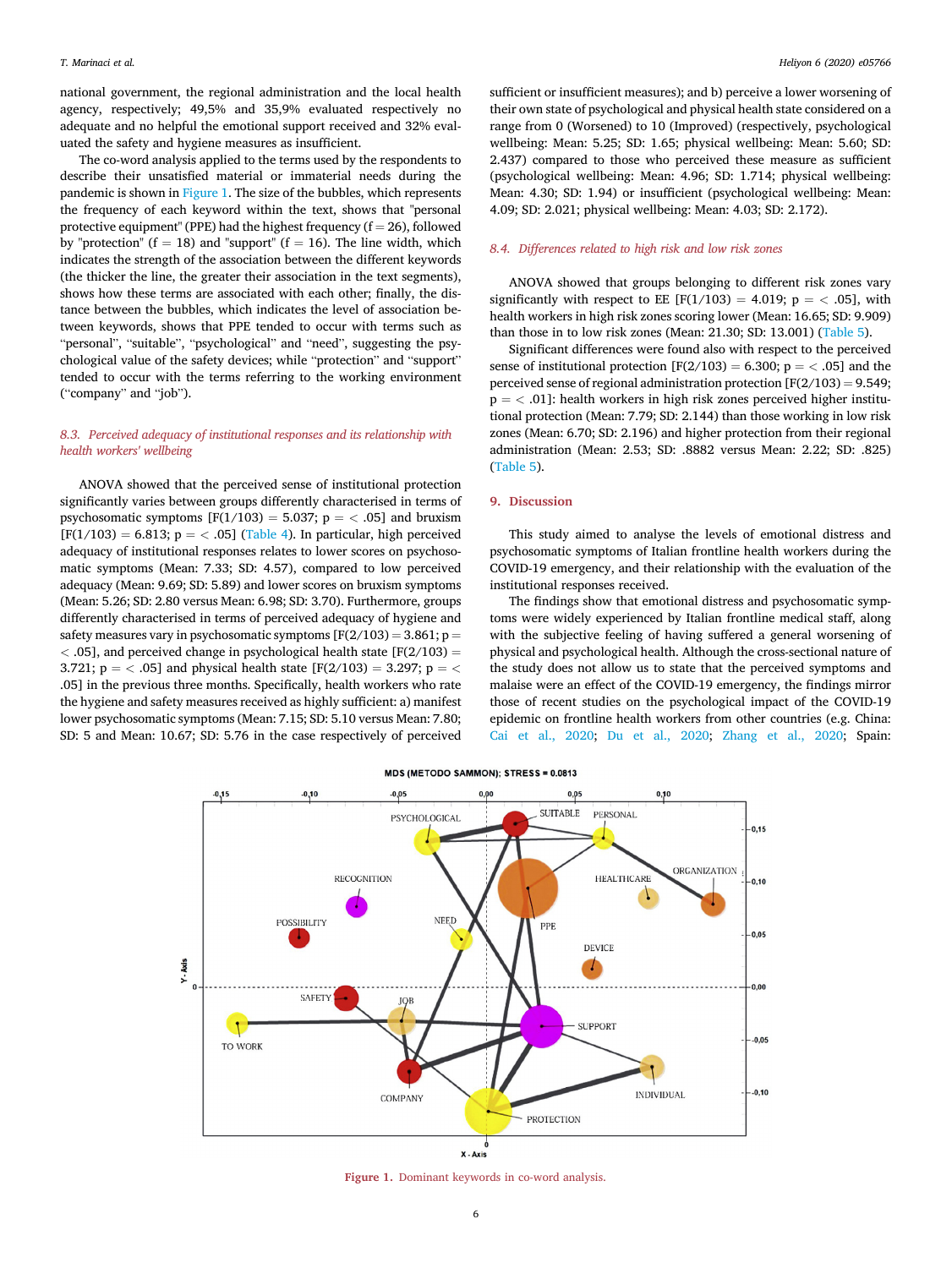# <span id="page-6-0"></span>Table 4. Perceived adequacy of institutional responses and its relationship with health workers' wellbeing. Descriptive and ANOVA statistics.

| Measurement tools            | Perceived adequacy of institutional responses |           |                 |           |               | Perceived hygiene safety measures |           |                         |           |                                |       |               |
|------------------------------|-----------------------------------------------|-----------|-----------------|-----------|---------------|-----------------------------------|-----------|-------------------------|-----------|--------------------------------|-------|---------------|
|                              | Low $(n = 48)$                                |           | High $(n = 55)$ |           | $F$ (p-value) | Insufficient ( $n = 33$ )         |           | Sufficient ( $n = 50$ ) |           | Highly sufficient ( $n = 20$ ) |       | $F$ (p-value) |
|                              | Mean                                          | <b>SD</b> | Mean            | <b>SD</b> |               | Mean                              | <b>SD</b> | Mean                    | <b>SD</b> | Mean                           | SD    |               |
| <b>Emotional exhaustion</b>  | 21.15                                         | 12.50     | 17.42           | 11.17     | 2.517         | 22.76                             | 14.72     | 19.04                   | 10.06     | 14.80                          | 10.18 | 2.893         |
| <b>Negative Affect</b>       | 24.11                                         | 7.58      | 22.69           | 6.81      | .990          | 24.64                             | 6.84      | 23.00                   | 7.40      | 22.60                          | 7.56  | .675          |
| Somatic symptom              | 9.69                                          | 5.89      | 7.33            | 4.57      | $5.037*$      | 10.67                             | 5.76      | 7.80                    | 5.00      | 7.15                           | 5.10  | $3.861*$      |
| Bruxism symptoms             | 6.98                                          | 3.70      | 5.26            | 2.80      | $6.813*$      | 6.91                              | 3.70      | 6.17                    | 3.30      | 5.00                           | 2.97  | 1.991         |
| Psychological wellness state | 4.44                                          | 2.16      | 4.49            | 2.20      | .015          | 4.09                              | 2.021     | 4.96                    | 1.714     | 5.25                           | 1.650 | $3.721*$      |
| Physical wellness state      | 4.55                                          | 1.92      | 4.96            | 1.75      | 1.284         | 4.03                              | 2.172     | 4.30                    | 1.940     | 5.60                           | 2.437 | $3.297*$      |
| $*{\rm p} < .05.$            |                                               |           |                 |           |               |                                   |           |                         |           |                                |       |               |

<span id="page-6-1"></span>Table 5. Differences related to high risk and low risk zones. Descriptive and ANOVA statistics.

| Measurement tools                   | RISK AREA                 |           |                          |           |            |  |  |
|-------------------------------------|---------------------------|-----------|--------------------------|-----------|------------|--|--|
|                                     | High risk area $(n = 43)$ |           | Low risk area $(n = 60)$ |           |            |  |  |
|                                     | Mean                      | <b>SD</b> | Mean                     | <b>SD</b> |            |  |  |
| <b>Emotional exhaustion</b>         | 16.65                     | 9.909     | 21.38                    | 13.001    | $4.019*$   |  |  |
| Negative Affect                     | 23.65                     | 6.722     | 23.30                    | 7.630     | .059       |  |  |
| Somatic symptoms                    | 9.44                      | 5.496     | 7.98                     | 5.331     | 1.827      |  |  |
| <b>Bruxism</b> symptoms             | 3.60                      | 3.749     | 2.88                     | 3.146     | 1.076      |  |  |
| Perceived emotional support         | 1.72                      | .454      | 1.100                    | .896      | 1.304      |  |  |
| Psychological wellness state        | 4.49                      | 2.086     | 4.45                     | 2.251     | .008       |  |  |
| Physical wellness state             | 4.91                      | 1.823     | 4.62                     | 1.869     | .385       |  |  |
| Perceived protection measures       |                           |           |                          |           |            |  |  |
| By national government              | 2.47                      | .827      | 2.27                     | .899      | 3.515      |  |  |
| By regional administration          | 2.53                      | .882      | 2.22                     | .825      | $.9.549**$ |  |  |
| By hospital agency                  | 2.79                      | .888      | 2.22                     | .958      | .931       |  |  |
| Perceived protection measures Index | 7.79                      | 2.144     | 6.70                     | 2.196     | $6.300*$   |  |  |
| Perceived hygiene safety measures   | 1.95                      | .615      | 1.82                     | .770      | .617       |  |  |

Luceño-Moreno et al., 2020; Great Britain: [Hunter et al., 2020;](#page-8-4) USA: [Shechter et al., 2020\)](#page-9-4), as well as previous studies on health workers treating patients with SARS [\(Avendano et al., 2003;](#page-8-7) [Masur et al., 2003;](#page-8-8) [Maunder et al., 2003](#page-8-33)). High workload, disruptions to work-life balance, as well as occupational hazards associated with exposure to COVID-19 are commonly recognised factors which may play a principal role in the psychological distress among frontline medical and nursing staff. About one fifth of our sample had experienced contagion personally or through a family member whom they live with and had experienced mandatory quarantine; more than half had experienced the infection of a patient or a colleague. This comes in a period of very high uncertainty about the virus and ways to treat patients and avoid infection, and a lack of general guidelines.

Consistently with hypothesis 1, correlation analysis shows significant relations between measures of emotional distress and psychosomatic symptoms. Although this kind of analysis does not allow one to determine the direction of the association, it is plausible that a circular linkage exists. In their analysis of the impact of the current pandemic on mental health, [Xiang et al. \(2020\)](#page-9-12) observed that high, uncontrolled stress affected the autonomic nervous system and cortex, potentially leading to psychosomatic and somatic symptoms, which in turn affect psychological problems. Somatic symptoms are hypothesised to represent a way of communicating emotions [\(Kleinman, 1997](#page-8-24)) and a consequence of automatic stress responses ([Cavallo et al., 2014;](#page-8-22) [Polmann et al., 2019](#page-8-36)), as found also in previous studies during the COVID-19 pandemic ([Almei](#page-8-23)[da-Leite et al., 2020\)](#page-8-23) and SARS [\(Lam et al., 2009](#page-8-25)). Many factors may contribute to the expression of psychological distress via physical symptoms, such as professional role (i.e. the need to not manifest discouragement towards patients, colleagues and loved ones), the social-cultural milieu (i.e. the interpretation of health workers as "heroes" committed to saving the nation, which was dominant in the discourses of politicians and journalists) ([Cassandro, 2020](#page-8-37); [Hsin and Macer, 2004;](#page-8-38) [Venuleo et al., 2020a](#page-9-13)) and social stigma associated with mental health issues among health workers ([Chew et al., 2020\)](#page-8-39).

Pressures and distress related to a pandemic emergency constitute only one aspect of the issue. Findings show that more than half of our sample considered themselves not at all or poorly protected by the national government, as well as not at all or poorly protected by their local health agency; the percentage is slightly lower (about 45%) in the case of the regional administration. Almost 50% of respondents judged the emotional support received inadequate; almost 30% rated the safety and hygiene measures received as insufficient. The words most used to describe unsatisfied needs – protection, support and personal protection devices – offer a clear picture of the unfulfilled expectations of frontline health workers, highlighting the paradoxical circumstances of being called to safeguard people's health in the absence of personal physical and psychological protection.

Consistent with hypothesis 2, the findings show that physical and psychological pressure and distress were significantly related to a perceived lack of institutional responses. Specifically, the less the perceived support by the institution (at the level of government, regional administration and local health agency), the higher the probability of experiencing somatic symptoms such as joint pain, headaches, stomach or bowel problems, difficulty falling asleep and bruxism. Furthermore, the less the perceived adequacy of hygiene and safety measures, the higher the likelihood of psychosomatic symptoms as well as a perceived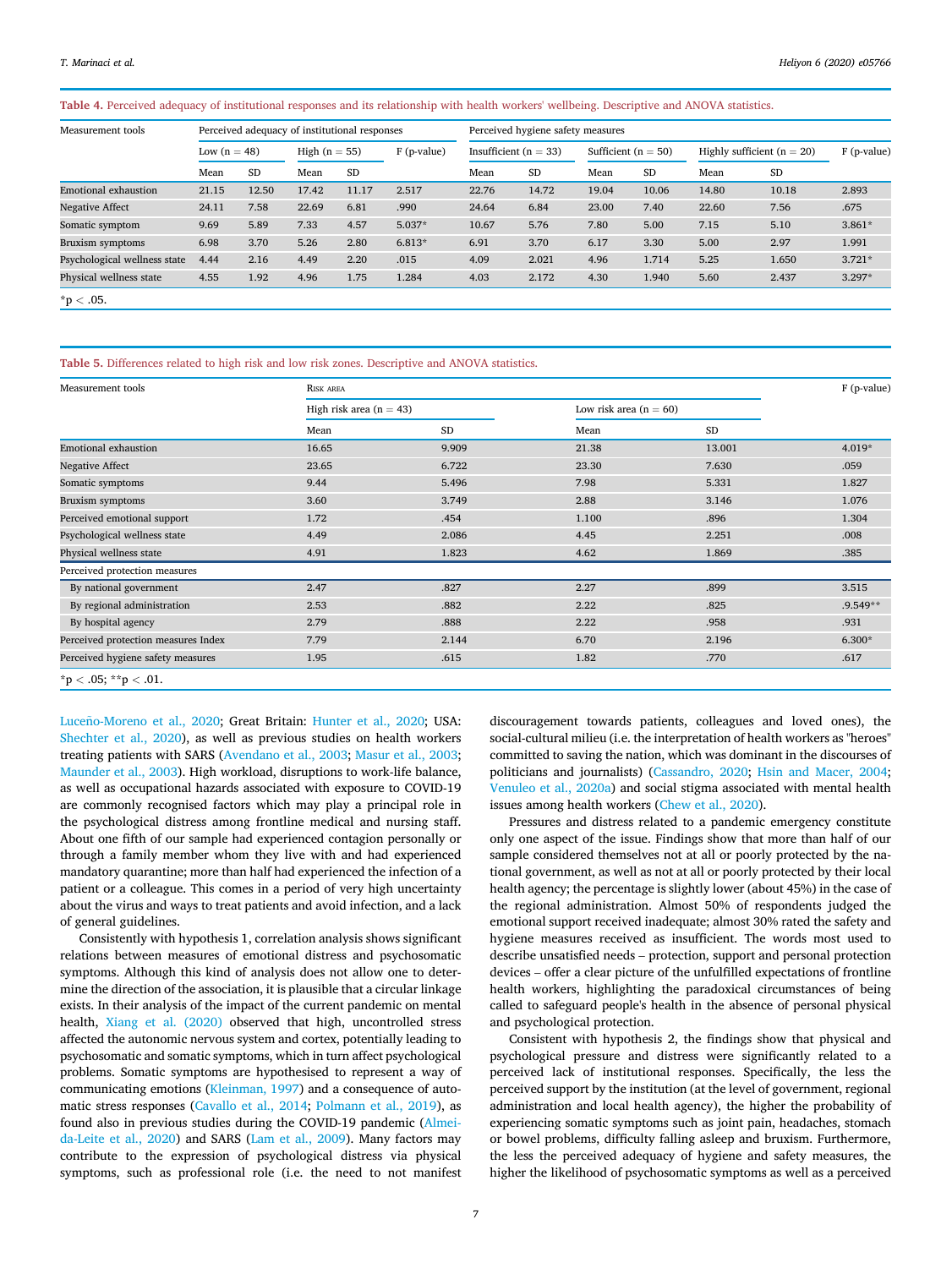worsening of physical and psychological health in the previous three months. One may suppose that a lack of hygiene and safety measures exposed health workers to greater fear of being infected and to the feeling of being alone, as further sources of distress.

As observed, dissatisfaction with the support received was related significantly to somatic measures, more so than to emotional exhaustion or negative affect. It is plausible that negative feelings toward institutions at different levels (government, regional administration, local health systems) solicited psychological conflicts (e.g. between their roles as health care providers and parents with related fear and guilt about potentially exposing their families to infection; see [Maunder et al., 2003\)](#page-8-33) that were difficult to represent to themselves due to their identification with the institutional mission to "save the nation", as "heroes"; a message which strongly characterized institutional and media discourses [\(Cas](#page-8-37)[sandro, 2020](#page-8-37)). This could also be attributed to the fact that somatization offers the most socially expedient way of communicating distress and dissatisfaction ([Kleinman, 1997](#page-8-24)). Another compatible explanation is that the perceived inadequacy of institutional responses exacerbated concerns related to their somatic symptoms; as suggested by the [National Health](#page-8-40) [Commission of the People's Republic of China \(2020\)](#page-8-40), some somatic symptoms are similar to those of COVID-19 infection – e.g. gastrointestinal symptoms – and may lead people to suspect that they are infected.

The differences detected among health workers working in high risk or low risk zones deserve comment. Emotional exhaustion was higher among medical and nursing staff working in low risk zones than those in high risk zones. A different result was found in the study of [Yuan et al.](#page-9-14) [\(2020\)](#page-9-14), showing a significant difference between the group from Hubei Province and the non-endemic provinces in China during the COVID-19 epidemic regarding the degree of anxiety around becoming infected. Our finding is not obvious, but it is understandable. Indeed, if on one hand health workers working in a high risk zone were exposed to greater overwork due to the higher incidence of the coronavirus infection, on the other hand – based on our findings – they were also more satisfied with the protection measures received. It is not surprising, considering the historical differences of economic resources which characterize Northern Italy – the high risk zones, and the low risk zone of Southern Italy, which received also a limited supply of equipment, masks and protective suits for hospitals in the first months of the health emergency. From this perspective, the result is consistent with the idea that the psychological impact of the COVID-19 emergency can be strongly influenced by contextual aspects such as institutional outbreak responses [\(Venuleo](#page-9-15) [et al., 2020b](#page-9-15)), calling for a critical reflection on the common representation of a pandemic as a disruptive event that can only produce a disruptive health impact. People's vulnerability is not due only to the natural hazard but is also constructed by social, economic and political conditions (See: [Cannon and Müller-Mahn, 2010](#page-8-41)). As advocated by the [World Health Organization \(2020\)](#page-9-16) and several scholars (e.g. [Ripp et al.,](#page-9-0) [2020;](#page-9-0) [Sim, 2020](#page-9-17)), institutional responses can play an essential role in preventing psychological and physical problems related to a pandemic crisis among the population and specific vulnerable groups, such as health workers. [Duan and Zhu \(2020\)](#page-8-42) noted that during lockdown measures, clinical psychiatrists, psychologists and mental health social workers were considered "not essential" personnel and were strongly discouraged from entering isolation wards. This also happened in Italy, where psychological or support health services were interrupted, and offered on the basis of volunteers and local initiatives. Institutions made efforts to protect citizens and to gather and develop the structural and technical resources needed to manage the health emergency (e.g. new doctors and nurses, hospital beds), but marginalised the psychological side of health ([Castiglioni and Gaj, 2020](#page-8-43)) and the impact on it of factors such as work and responsibility overload, grief over the death of patients, fear for their own health and that of their loved ones, and the dilemma of whether to apply for medical leave of absence, or to continue working during this critical period ([Li et al., 2020](#page-8-44)).

We do not expect the worsening of psychological and physical health to end quickly. Studies examining longitudinally the wellbeing impact of previous epidemics such as SARS ([Cheng et al., 2004\)](#page-8-45) or other public health emergencies such as earthquakes [\(Fan et al., 2015\)](#page-8-46) showed that varying degrees of stress disorders were experienced even after the event was over.

## 10. Conclusive remarks

The acute stress faced by frontline medical and nursing staff during the COVID-19 pandemic emergency, related to working with highly infectious patients in the context of a paucity of material and psychological support and great uncertainty – about the virus and ways to treat patients and avoid infection – needs to be acknowledged.

The discussion above raised the issue of how perceived inadequacy of institutional responses may have fed the already high level of uncertainty faced by health workers, particularly those working on the frontline, influencing their psychological and physical distress.

Providing hygiene and safety measures, psychological support to elaborate the negative affect associated with the death of patients, the responsibility of care and the concern for themselves and their loved ones, guidelines to increase their safety and confidence, and opportunities for them to identify their needs, both at a psychological and a functional level, constitute all important components of mobilising a therapeutic response to crisis scenarios.

Frontline health workers are essential to pandemic response. If they are incapacitated, the ability of countries to respond effectively to the unprecedented challenge imposed by the COVID-19 pandemic will be compromised.

# 10.1. Limitations

It should be noted that this study has some limitations. First, the limited size and non-randomly selected sample does not allow us to generalize the findings. Cross-national studies may improve our understanding of the impacts of different institutional responses on the health problems of frontline medical and nursing staff and on the constraints and resources that they experienced in responding to the emergency. Second, the cross-sectional design of the study does not allow definitive statements about the relationships between institutional responses and emotional distress and psychosomatic symptoms during the pandemic. Third, the use of self-reported data may be influenced by recall bias and answer accuracy. However, one can argue that, even if unable to offer an objective description of psychological and physical health of frontline medical and nursing staff, self-report measures allow them to detect their perceptions and evaluations of their own health; therefore, they can indicate distress which needs to be seriously considered. Finally, further studies are needed to investigate the role of respondents' psychosocial conditions in moderating or mediating the impact of the institutional responses on the target measures of wellbeing: e.g. the different life situations and the related specific challenges imposed by the pandemic.

#### **Declarations**

#### Author contribution statement

T. Marinaci: Conceived and designed the experiments; Performed the experiments; Analyzed and interpreted the data; Wrote the paper.

L. Carpinelli: Conceived and designed the experiments; Performed the experiments; Contributed reagents, materials, analysis tools or data.

C. Venuleo: Conceived and designed the experiments; Analyzed and interpreted the data; Wrote the paper.

G. Savarese, P. Cavallo: Conceived and designed the experiments; Performed the experiments.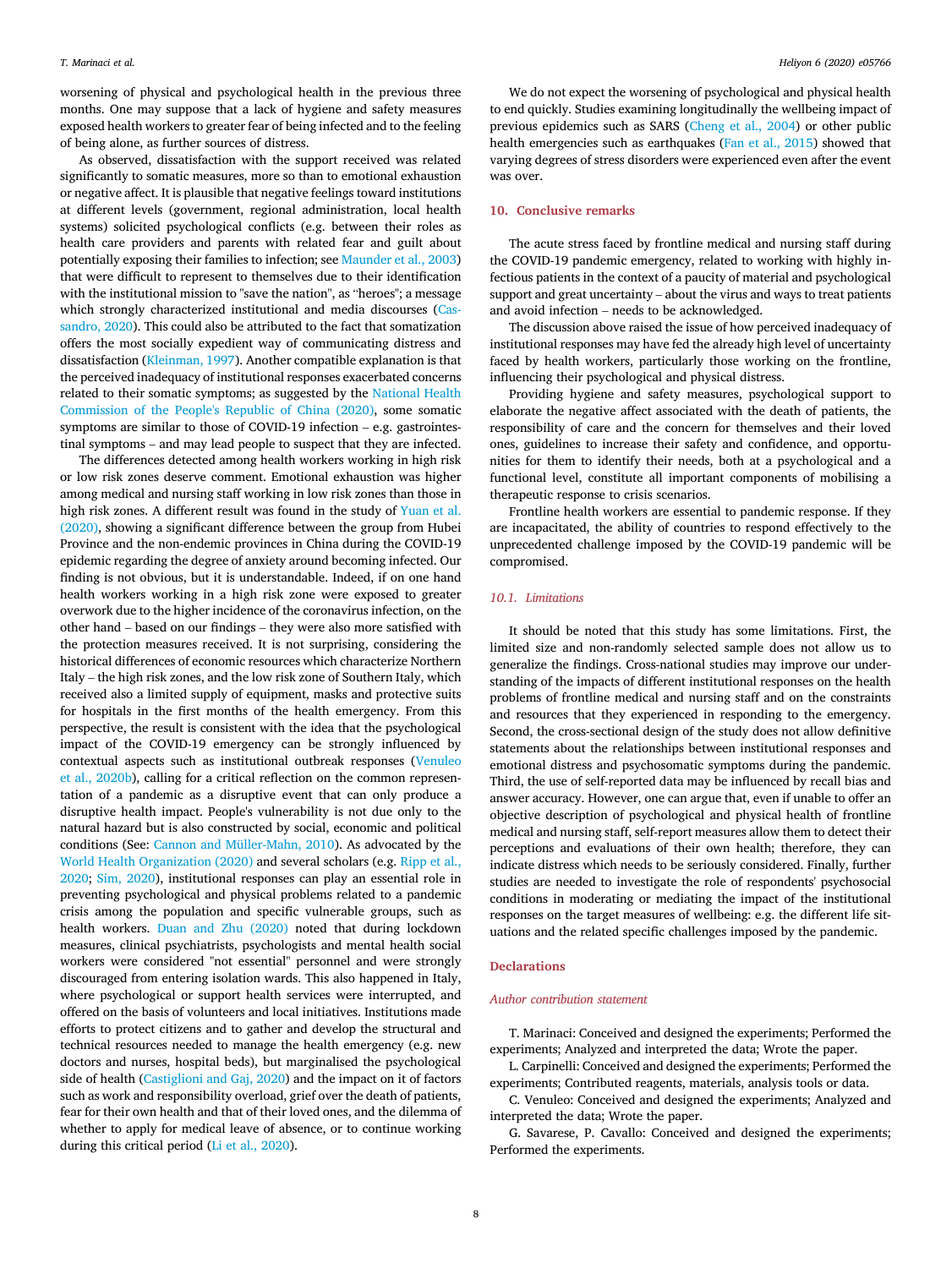#### T. Marinaci et al. Heliyon 6 (2020) e05766

#### Funding statement

This research did not receive any specific grant from funding agencies in the public, commercial, or not-for-profit sectors.

#### Data availability statement

Data will be made available on request.

## Declaration of interests statement

The authors declare no conflict of interest.

# Additional information

No additional information is available for this paper.

# Acknowledgements

The authors thank all front-line health care workers that have contributed to this study.

#### References

- <span id="page-8-10"></span>[Adams, J.G., Walls, R.M., 2020. Supporting the health care workforce during the COVID-](http://refhub.elsevier.com/S2405-8440(20)32609-8/sref1)[19 global epidemic. JAMA 323 \(15\), 1439](http://refhub.elsevier.com/S2405-8440(20)32609-8/sref1)–[1440](http://refhub.elsevier.com/S2405-8440(20)32609-8/sref1).
- <span id="page-8-23"></span>[Almeida-Leite, C.M., Stuginski-Barbosa, J., Conti, P.C.R., 2020. How psychosocial and](http://refhub.elsevier.com/S2405-8440(20)32609-8/sref2) [economic impacts of COVID-19 pandemic can interfere on bruxism and](http://refhub.elsevier.com/S2405-8440(20)32609-8/sref2) [temporomandibular disorders? J. Appl. Oral Sci. 28.](http://refhub.elsevier.com/S2405-8440(20)32609-8/sref2)
- <span id="page-8-7"></span>[Avendano, M., Derkach, P., Swan, S., 2003. Clinical course and management of SARS in](http://refhub.elsevier.com/S2405-8440(20)32609-8/sref3) [health care workers in Toronto: a case series. CMAJ 168 \(13\), 1649](http://refhub.elsevier.com/S2405-8440(20)32609-8/sref3)–[1660.](http://refhub.elsevier.com/S2405-8440(20)32609-8/sref3)
- <span id="page-8-32"></span>[Bonanno, G.A., Ho, S.M., Chan, J.C., Kwong, R.S., Cheung, C.K., Wong, C.P., Wong, V.C.,](http://refhub.elsevier.com/S2405-8440(20)32609-8/sref4) [2008. Psychological resilience and dysfunction among hospitalized survivors of the](http://refhub.elsevier.com/S2405-8440(20)32609-8/sref4) [SARS epidemic in Hong Kong: a latent class approach. Health Psychol. 27 \(5\),](http://refhub.elsevier.com/S2405-8440(20)32609-8/sref4) [659](http://refhub.elsevier.com/S2405-8440(20)32609-8/sref4)–[667](http://refhub.elsevier.com/S2405-8440(20)32609-8/sref4).
- <span id="page-8-16"></span>Bulletin of the integrated supervision of the Istituto Superiore di Sanità (ISS, Rome) and Istituto Nazionale di Statistica (Istat, Rome), 2020. Sorveglianza Integrata COVID-19 in Italia [Integrated Surveillance COVID-19 in Italy]. Retrieved 15th of October, 2020, from: [https://www.epicentro.iss.it/coronavirus/sars-cov-2-dashboard.](https://www.epicentro.iss.it/coronavirus/sars-cov-2-dashboard)
- <span id="page-8-5"></span>[Cai, H., Tu, B., Ma, J., Chen, L., Fu, L., Jiang, Y., Zhuang, Q., 2020. Psychological impact](http://refhub.elsevier.com/S2405-8440(20)32609-8/sref6) [and coping strategies of frontline medical staff in Hunan between January and March](http://refhub.elsevier.com/S2405-8440(20)32609-8/sref6) [2020 during the outbreak of coronavirus disease 2019 \(COVID-19\) in Hubei, China.](http://refhub.elsevier.com/S2405-8440(20)32609-8/sref6) [Med. Sci. Mon. Int. Med. J. Exp. Clin. Res. Int. Med. J. Exp. Clin. Res. 26, e924171.](http://refhub.elsevier.com/S2405-8440(20)32609-8/sref6)
- <span id="page-8-41"></span>[Cannon, T., Müller-Mahn, D., 2010. Vulnerability, resilience and development discourses](http://refhub.elsevier.com/S2405-8440(20)32609-8/sref7) [in context of climate change. Nat. Hazards 55 \(3\), 621](http://refhub.elsevier.com/S2405-8440(20)32609-8/sref7)–[635.](http://refhub.elsevier.com/S2405-8440(20)32609-8/sref7)
- <span id="page-8-18"></span>[Carenzo, L., Costantini, E., Greco, M., Barra, F.L., Rendiniello, V., Mainetti, M., Protti, A.,](http://refhub.elsevier.com/S2405-8440(20)32609-8/sref8) [2020. Hospital surge capacity in a tertiary emergency referral centre during the](http://refhub.elsevier.com/S2405-8440(20)32609-8/sref8) [COVID-19 outbreak in Italy. Anaesthesia 75 \(7\), 928](http://refhub.elsevier.com/S2405-8440(20)32609-8/sref8)–[934.](http://refhub.elsevier.com/S2405-8440(20)32609-8/sref8)
- <span id="page-8-0"></span>[Carter, D.P., May, P.J., 2020. Making sense of the US COVID-19 pandemic response: a](http://refhub.elsevier.com/S2405-8440(20)32609-8/sref9) [policy regime perspective. Adm. Theor. Prax. 42 \(2\), 265](http://refhub.elsevier.com/S2405-8440(20)32609-8/sref9)–[277.](http://refhub.elsevier.com/S2405-8440(20)32609-8/sref9)
- <span id="page-8-37"></span>Cassandro, D., 2020. Siamo in guerra! Il coronavirus e le sue metafore [We are at war. The Coronavirus and its metaphors. L'Internazionale, Retrieved 12th of June, 2020, from: [https://www.internazionale.it/opinione/daniele-cassandro/2020/03/22/corona](https://www.internazionale.it/opinione/daniele-cassandro/2020/03/22/coronavirus-metafore-guerra?fbclid=IwAR0kZCnNmLZLENFTAPUIFtkq8bqrabqMe-vEoZpQZ6Wig55XdPEWlzdzRkE) [virus-metafore-guerra?fbclid](https://www.internazionale.it/opinione/daniele-cassandro/2020/03/22/coronavirus-metafore-guerra?fbclid=IwAR0kZCnNmLZLENFTAPUIFtkq8bqrabqMe-vEoZpQZ6Wig55XdPEWlzdzRkE)=[IwAR0kZCnNmLZLENFTAPUIFtkq8bqrabqMe-vEoZp](https://www.internazionale.it/opinione/daniele-cassandro/2020/03/22/coronavirus-metafore-guerra?fbclid=IwAR0kZCnNmLZLENFTAPUIFtkq8bqrabqMe-vEoZpQZ6Wig55XdPEWlzdzRkE) [QZ6Wig55XdPEWlzdzRkE](https://www.internazionale.it/opinione/daniele-cassandro/2020/03/22/coronavirus-metafore-guerra?fbclid=IwAR0kZCnNmLZLENFTAPUIFtkq8bqrabqMe-vEoZpQZ6Wig55XdPEWlzdzRkE).
- <span id="page-8-43"></span>[Castiglioni, M., Gaj, N., 2020. Fostering the reconstruction of meaning among the general](http://refhub.elsevier.com/S2405-8440(20)32609-8/sref11) [population during the COVID-19 pandemic. Front. Psychol. 11, 2741.](http://refhub.elsevier.com/S2405-8440(20)32609-8/sref11)
- <span id="page-8-22"></span>[Cavallo, P., Savarese, G., Carpinelli, L., 2014. Bruxism and health related quality of life in](http://refhub.elsevier.com/S2405-8440(20)32609-8/sref12) [southern Italy's prison inmates. Community Dent. Health 31, 117](http://refhub.elsevier.com/S2405-8440(20)32609-8/sref12)–[122](http://refhub.elsevier.com/S2405-8440(20)32609-8/sref12).
- <span id="page-8-30"></span>[Cavallo, P., Carpinelli, L., Savarese, G., 2016. Perceived stress and bruxism in university](http://refhub.elsevier.com/S2405-8440(20)32609-8/sref13) [students. BMC Res. Notes 9 \(1\), 514](http://refhub.elsevier.com/S2405-8440(20)32609-8/sref13).
- <span id="page-8-45"></span>[Cheng, S.K., Wong, C.W., Tsang, J., Wong, K.C., 2004. Psychological distress and negative](http://refhub.elsevier.com/S2405-8440(20)32609-8/sref14) [appraisals in survivors of severe acute respiratory syndrome \(SARS\). Psychol. Med.](http://refhub.elsevier.com/S2405-8440(20)32609-8/sref14) [34 \(7\), 1187](http://refhub.elsevier.com/S2405-8440(20)32609-8/sref14)–[1195](http://refhub.elsevier.com/S2405-8440(20)32609-8/sref14).
- <span id="page-8-39"></span>[Chew, N.W., Lee, G.K., Tan, B.Y., Jing, M., Goh, Y., Ngiam, N.J., Sharma, A.K., 2020.](http://refhub.elsevier.com/S2405-8440(20)32609-8/sref15) [A multinational, multicentre study on the psychological outcomes and associated](http://refhub.elsevier.com/S2405-8440(20)32609-8/sref15) [physical symptoms amongst healthcare workers during COVID-19 outbreak. Brain](http://refhub.elsevier.com/S2405-8440(20)32609-8/sref15) [Behav. Immun. 88, 559](http://refhub.elsevier.com/S2405-8440(20)32609-8/sref15)–[565](http://refhub.elsevier.com/S2405-8440(20)32609-8/sref15).
- <span id="page-8-34"></span>[Dionne, G., Desjardins, D., Lebeau, M., Messier, S., Dascal, A., 2014. Health Care Workers'](http://refhub.elsevier.com/S2405-8440(20)32609-8/sref16) [Risk Perceptions of Personal and Work Activities and Willingness to Report for Work](http://refhub.elsevier.com/S2405-8440(20)32609-8/sref16) during an Infl[uenza Pandemic. Retrieved 21th of June, 2020, from: SSRN 2405674.](http://refhub.elsevier.com/S2405-8440(20)32609-8/sref16)
- <span id="page-8-6"></span>[Du, J., Dong, L., Wang, T., Yuan, C., Fu, R., Zhang, L.,., Bouey, J., 2020. April 3\).](http://refhub.elsevier.com/S2405-8440(20)32609-8/sref17) [Psychological symptoms among frontline healthcare workers during COVID-19](http://refhub.elsevier.com/S2405-8440(20)32609-8/sref17) [outbreak in Wuhan. Gen. Hosp. Psychiatr.](http://refhub.elsevier.com/S2405-8440(20)32609-8/sref17)
- <span id="page-8-42"></span>[Duan, L., Zhu, G., 2020. Psychological interventions for people affected by the COVID-19](http://refhub.elsevier.com/S2405-8440(20)32609-8/sref18) [epidemic. Lancet Psychiatr. 7 \(4\), 300](http://refhub.elsevier.com/S2405-8440(20)32609-8/sref18)–[302.](http://refhub.elsevier.com/S2405-8440(20)32609-8/sref18)
- <span id="page-8-14"></span>[Emanuel, E.J., Persad, G., Upshur, R., Thome, B., Parker, M., Glickman, A., Phillips, J.P.,](http://refhub.elsevier.com/S2405-8440(20)32609-8/sref19) [2020. Fair allocation of scarce medical resources in the time of COVID-19. N. Engl. J.](http://refhub.elsevier.com/S2405-8440(20)32609-8/sref19) [Med. 382 \(21\), 2049](http://refhub.elsevier.com/S2405-8440(20)32609-8/sref19)–[2055](http://refhub.elsevier.com/S2405-8440(20)32609-8/sref19).
- <span id="page-8-46"></span>[Fan, F., Long, K., Zhou, Y., Zheng, Y., Liu, X., 2015. Longitudinal trajectories of post](http://refhub.elsevier.com/S2405-8440(20)32609-8/sref20)[traumatic stress disorder symptoms among adolescents after the Wenchuan](http://refhub.elsevier.com/S2405-8440(20)32609-8/sref20) [earthquake in China. Psychol. Med. 45 \(13\), 2885](http://refhub.elsevier.com/S2405-8440(20)32609-8/sref20)–[2896](http://refhub.elsevier.com/S2405-8440(20)32609-8/sref20).
- <span id="page-8-31"></span>Fonseca, D.M.D., Bonfante, G., Valle, A.L.D., Freitas, S.F.T.D., 1994. Diagnóstico pela [anamnese da disfunç](http://refhub.elsevier.com/S2405-8440(20)32609-8/sref21)ã[o craniomandibular. Revista Gaúcha de Odontologia 42 \(1\),](http://refhub.elsevier.com/S2405-8440(20)32609-8/sref21) [23](http://refhub.elsevier.com/S2405-8440(20)32609-8/sref21)–[28](http://refhub.elsevier.com/S2405-8440(20)32609-8/sref21).
- <span id="page-8-29"></span>[Gierk, B., Kohlmann, S., Kroenke, K., Spangenberg, L., Zenger, M., Br](http://refhub.elsevier.com/S2405-8440(20)32609-8/sref22)ähler, E., Löwe, B., [2014. The somatic symptom scale](http://refhub.elsevier.com/S2405-8440(20)32609-8/sref22)–[8 \(SSS-8\): a brief measure of somatic symptom](http://refhub.elsevier.com/S2405-8440(20)32609-8/sref22) [burden. JAMA Intern. Med. 174 \(3\), 399](http://refhub.elsevier.com/S2405-8440(20)32609-8/sref22)–[407](http://refhub.elsevier.com/S2405-8440(20)32609-8/sref22).
- <span id="page-8-38"></span>[Hsin, D.H.C., Macer, D.R., 2004. Heroes of SARS: professional roles and ethics of health](http://refhub.elsevier.com/S2405-8440(20)32609-8/sref23) [care workers. J. Infect. 49 \(3\), 210](http://refhub.elsevier.com/S2405-8440(20)32609-8/sref23)–[215.](http://refhub.elsevier.com/S2405-8440(20)32609-8/sref23)
- <span id="page-8-4"></span>[Hunter, E., Price, D.A., Murphy, E., van der Loeff, I.S., Baker, K.F., Lendrem, D.,.,](http://refhub.elsevier.com/S2405-8440(20)32609-8/sref24) [Payne, B.A., 2020. First experience of COVID-19 screening of health-care workers in](http://refhub.elsevier.com/S2405-8440(20)32609-8/sref24) [England. Lancet 395 \(10234\), e77](http://refhub.elsevier.com/S2405-8440(20)32609-8/sref24)–[e78.](http://refhub.elsevier.com/S2405-8440(20)32609-8/sref24)
- <span id="page-8-12"></span>[Kang, L., Ma, S., Chen, M., Yang, J., Wang, Y., Li, R., Hu, S., 2020. Impact on mental](http://refhub.elsevier.com/S2405-8440(20)32609-8/sref25) [health and perceptions of psychological care among medical and nursing staff in](http://refhub.elsevier.com/S2405-8440(20)32609-8/sref25) [Wuhan during the 2019 novel coronavirus disease outbreak: a cross-sectional study.](http://refhub.elsevier.com/S2405-8440(20)32609-8/sref25) [Brain Behav. Immun. 87, 11](http://refhub.elsevier.com/S2405-8440(20)32609-8/sref25)–[17](http://refhub.elsevier.com/S2405-8440(20)32609-8/sref25).
- <span id="page-8-13"></span>[Khalid, I., Khalid, T.J., Qabajah, M.R., Barnard, A.G., Qushmaq, I.A., 2016. Healthcare](http://refhub.elsevier.com/S2405-8440(20)32609-8/sref26) [workers emotions, perceived stressors and coping strategies during a MERS-CoV](http://refhub.elsevier.com/S2405-8440(20)32609-8/sref26) [outbreak. Clin. Med. Res. 14 \(1\), 7](http://refhub.elsevier.com/S2405-8440(20)32609-8/sref26)–[14.](http://refhub.elsevier.com/S2405-8440(20)32609-8/sref26)
- <span id="page-8-19"></span>[Khanna, R.C., Cicinelli, M.V., Gilbert, S.S., Honavar, S.G., Murthy, G.S., 2020. COVID-19](http://refhub.elsevier.com/S2405-8440(20)32609-8/sref27) [pandemic: lessons learned and future directions. Indian J. Ophthalmol. 68 \(5\),](http://refhub.elsevier.com/S2405-8440(20)32609-8/sref27) .<br>[703](http://refhub.elsevier.com/S2405-8440(20)32609-8/sref27)–[710](http://refhub.elsevier.com/S2405-8440(20)32609-8/sref27).
- <span id="page-8-24"></span>[Kleinman, A., 1997. Writing at the Margin: Discourse between Anthropology and](http://refhub.elsevier.com/S2405-8440(20)32609-8/sref28) [Medicine. University of California Press, Berkeley, CA](http://refhub.elsevier.com/S2405-8440(20)32609-8/sref28).
- <span id="page-8-25"></span>[Lam, M.H.B., Wing, Y.K., Yu, M.W.M., Leung, C.M., Ma, R.C., Kong, A.P.,](http://refhub.elsevier.com/S2405-8440(20)32609-8/sref29) [Lam, S.P., 2009. Mental morbidities and chronic fatigue in severe acute](http://refhub.elsevier.com/S2405-8440(20)32609-8/sref29) [respiratory syndrome survivors: long-term follow-up. Arch. Intern. Med.](http://refhub.elsevier.com/S2405-8440(20)32609-8/sref29) [169 \(22\), 2142](http://refhub.elsevier.com/S2405-8440(20)32609-8/sref29)–[2147.](http://refhub.elsevier.com/S2405-8440(20)32609-8/sref29)
- <span id="page-8-35"></span>Lancia, F., 2020. User's Manual: Tools for Text Analysis. T-Lab version Plus 2020. Retrieved 21th of June, 2020, from: [https://www.tlab.it/?lang](https://www.tlab.it/?lang=it)=[it](https://www.tlab.it/?lang=it).
- <span id="page-8-9"></span>[Lehmann, M., Bruenahl, C.A., Addo, M.M., Becker, S., Schmiedel, S., Lohse, A.W.,](http://refhub.elsevier.com/S2405-8440(20)32609-8/sref31) Löwe, B., 2016. Acute Ebola virus disease patient treatment and health-related [quality of life in health care professionals: a controlled study. J. Psychosom. Res. 83,](http://refhub.elsevier.com/S2405-8440(20)32609-8/sref31) [69](http://refhub.elsevier.com/S2405-8440(20)32609-8/sref31)–[74](http://refhub.elsevier.com/S2405-8440(20)32609-8/sref31).
- <span id="page-8-44"></span>[Li, Z., Ge, J., Yang, M., Feng, J., Qiao, M., Jiang, R.,., Zhou, Q., 2020. Vicarious](http://refhub.elsevier.com/S2405-8440(20)32609-8/sref32) [traumatization in the general public, members, and non-members of medical teams](http://refhub.elsevier.com/S2405-8440(20)32609-8/sref32) [aiding in COVID-19 control. Brain Behav. Immun. 88, 916](http://refhub.elsevier.com/S2405-8440(20)32609-8/sref32)–[919.](http://refhub.elsevier.com/S2405-8440(20)32609-8/sref32)
- <span id="page-8-26"></span>[Lind, A.B., Delmar, C., Nielsen, K., 2014. Struggling in an emotional avoidance culture: a](http://refhub.elsevier.com/S2405-8440(20)32609-8/sref33) [qualitative study of stress as a predisposing factor for somatoform disorders.](http://refhub.elsevier.com/S2405-8440(20)32609-8/sref33) [J. Psychosom. Res. 76 \(2\), 94](http://refhub.elsevier.com/S2405-8440(20)32609-8/sref33)–[98.](http://refhub.elsevier.com/S2405-8440(20)32609-8/sref33)
- <span id="page-8-3"></span>Luceño-Moreno, L., Talavera-Velasco, B., García-Albuerne, Y., Martín-García, J., 2020. [Symptoms of posttraumatic stress, anxiety, depression, levels of resilience and](http://refhub.elsevier.com/S2405-8440(20)32609-8/sref34) [burnout in Spanish health personnel during the COVID-19 Pandemic. Int. J. Environ.](http://refhub.elsevier.com/S2405-8440(20)32609-8/sref34) [Res. Publ. Health 17 \(15\), 5514.](http://refhub.elsevier.com/S2405-8440(20)32609-8/sref34)
- <span id="page-8-15"></span>Martland, A.M., Huffines, M., Kiersten Henry, D.N.P., 2020. Surge priority planning COVID-19: critical care staffing and nursing considerations. Chest J. Retrieved 21th of June, 2020, from: [https://asprtracie.hhs.gov/technical-resources/113/CO](https://asprtracie.hhs.gov/technical-resources/113/COVID-19-critical-care-surge-resources/99) [VID-19-critical-care-surge-resources/99.](https://asprtracie.hhs.gov/technical-resources/113/COVID-19-critical-care-surge-resources/99)
- <span id="page-8-27"></span>[Maslach, C., Jackson, S.E., 1981. The measurement of experienced burnout. J. Organ.](http://refhub.elsevier.com/S2405-8440(20)32609-8/sref36) [Behav. 2 \(2\), 99](http://refhub.elsevier.com/S2405-8440(20)32609-8/sref36)–[113.](http://refhub.elsevier.com/S2405-8440(20)32609-8/sref36)
- <span id="page-8-28"></span>[Maslach, C., Jackson, S.E., Leiter, M., 1996. Maslach Burnout Inventory Manual, third ed.](http://refhub.elsevier.com/S2405-8440(20)32609-8/sref37) [Consulting Psychologists Press, Palo Alto, CA](http://refhub.elsevier.com/S2405-8440(20)32609-8/sref37).
- <span id="page-8-8"></span>[Masur, H., Emanuel, E., Lane, H.C., 2003. Severe acute respiratory syndrome: providing](http://refhub.elsevier.com/S2405-8440(20)32609-8/sref38) [care in the face of uncertainty. JAMA 289 \(21\), 2861](http://refhub.elsevier.com/S2405-8440(20)32609-8/sref38)–[2863.](http://refhub.elsevier.com/S2405-8440(20)32609-8/sref38)
- <span id="page-8-33"></span>Maunder, R., Hunter, J., Vincent, L., Bennett, J., Peladeau, N., Leszcz, M., Mazzulli, T., 2003. The immediate psychological and occupational impact of the 2003 SARS outbreak in a teaching hospital. CMAJ 168 (10), 1245–1251. Retrieved 21th of June, 2020, from: [https://www.cmaj.ca/content/168/10/1245.full.](https://www.cmaj.ca/content/168/10/1245.full)
- <span id="page-8-11"></span>[Maunder, R.G., Lancee, W.J., Balderson, K.E., Bennett, J.P., Borgundvaag, B., Evans, S.,](http://refhub.elsevier.com/S2405-8440(20)32609-8/sref40) [Hall, L.M., 2006. Long-term psychological and occupational effects of](http://refhub.elsevier.com/S2405-8440(20)32609-8/sref40) [providing hospital healthcare during SARS outbreak. Emerg. Infect. Dis. 12 \(12\),](http://refhub.elsevier.com/S2405-8440(20)32609-8/sref40) [1924](http://refhub.elsevier.com/S2405-8440(20)32609-8/sref40)–[1932](http://refhub.elsevier.com/S2405-8440(20)32609-8/sref40).
- <span id="page-8-1"></span>[Mazza, C., Ricci, E., Biondi, S., Colasanti, M., Ferracuti, S., Napoli, C., Roma, P., 2020.](http://refhub.elsevier.com/S2405-8440(20)32609-8/sref41) [A nationwide survey of psychological distress among Italian people during the](http://refhub.elsevier.com/S2405-8440(20)32609-8/sref41) [COVID-19 pandemic: immediate psychological responses and associated factors. Int.](http://refhub.elsevier.com/S2405-8440(20)32609-8/sref41) [J. Environ. Res. Publ. Health 17 \(9\), 3165](http://refhub.elsevier.com/S2405-8440(20)32609-8/sref41).
- <span id="page-8-2"></span>[Montemurro, N., 2020. The emotional impact of COVID-19: from medical staff to](http://refhub.elsevier.com/S2405-8440(20)32609-8/sref42) [common people. Brain Behav. Immun. 87, 23](http://refhub.elsevier.com/S2405-8440(20)32609-8/sref42)–[24.](http://refhub.elsevier.com/S2405-8440(20)32609-8/sref42)
- <span id="page-8-40"></span>National Health Commission of the people's Republic of China, 2020. Handbook of Prevention and Treatment of the Pneumonia Caused by the Novel Coronavirus (2019 nCoV). Retrieved 12th of June, 2020, from: [http://www.nhc.gov.cn/yzygj/s7653](http://www.nhc.gov.cn/yzygj/s7653p/202003/46c9294a7dfe4cef80dc7f5912eb1989.shtml) [p/202003/46c9294a7dfe4cef80dc7f5912eb1989.shtml.](http://www.nhc.gov.cn/yzygj/s7653p/202003/46c9294a7dfe4cef80dc7f5912eb1989.shtml)
- <span id="page-8-17"></span>National Federation of Surgeons and Dentists Orders (FNOMCEO, Rome), 2020. Elenco dei medici caduti nel corso dell'epidemia COVID-19 [List of the physicians who died during the COVID-19 epidemic]. Retrieved 15 October of 2020, from: [https://portale](https://portale.fnomceo.it/elenco-dei-medici-caduti-nel-corso-dellepidemia-di-COVID-19/) [.fnomceo.it/elenco-dei-medici-caduti-nel-corso-dellepidemia-di-COVID-19/.](https://portale.fnomceo.it/elenco-dei-medici-caduti-nel-corso-dellepidemia-di-COVID-19/)
- <span id="page-8-21"></span>Organisation for Economic Cooperation and Development (OECD), 2020. Health spending. Retrieved 12th of June, 2020, from: [https://data.oecd.org/healthres/healt](https://data.oecd.org/healthres/health-spending.htm) [h-spending.htm](https://data.oecd.org/healthres/health-spending.htm).
- <span id="page-8-20"></span>[Paterlini, M., 2020. On the front lines of coronavirus: the Italian response to COVID-19.](http://refhub.elsevier.com/S2405-8440(20)32609-8/sref46) [BMJ 368, m1065.](http://refhub.elsevier.com/S2405-8440(20)32609-8/sref46)
- <span id="page-8-36"></span>[Polmann, H., Domingos, F.L., Melo, G., Stuginski-Barbosa, J., Guerra, E.N.,](http://refhub.elsevier.com/S2405-8440(20)32609-8/sref47) [Porporatti, A.L., et al., 2019. Association between sleep bruxism and anxiety](http://refhub.elsevier.com/S2405-8440(20)32609-8/sref47) [symptoms in adults: a systematic review. J. Oral Rehabil. 46 \(5\), 82](http://refhub.elsevier.com/S2405-8440(20)32609-8/sref47)–[91](http://refhub.elsevier.com/S2405-8440(20)32609-8/sref47).